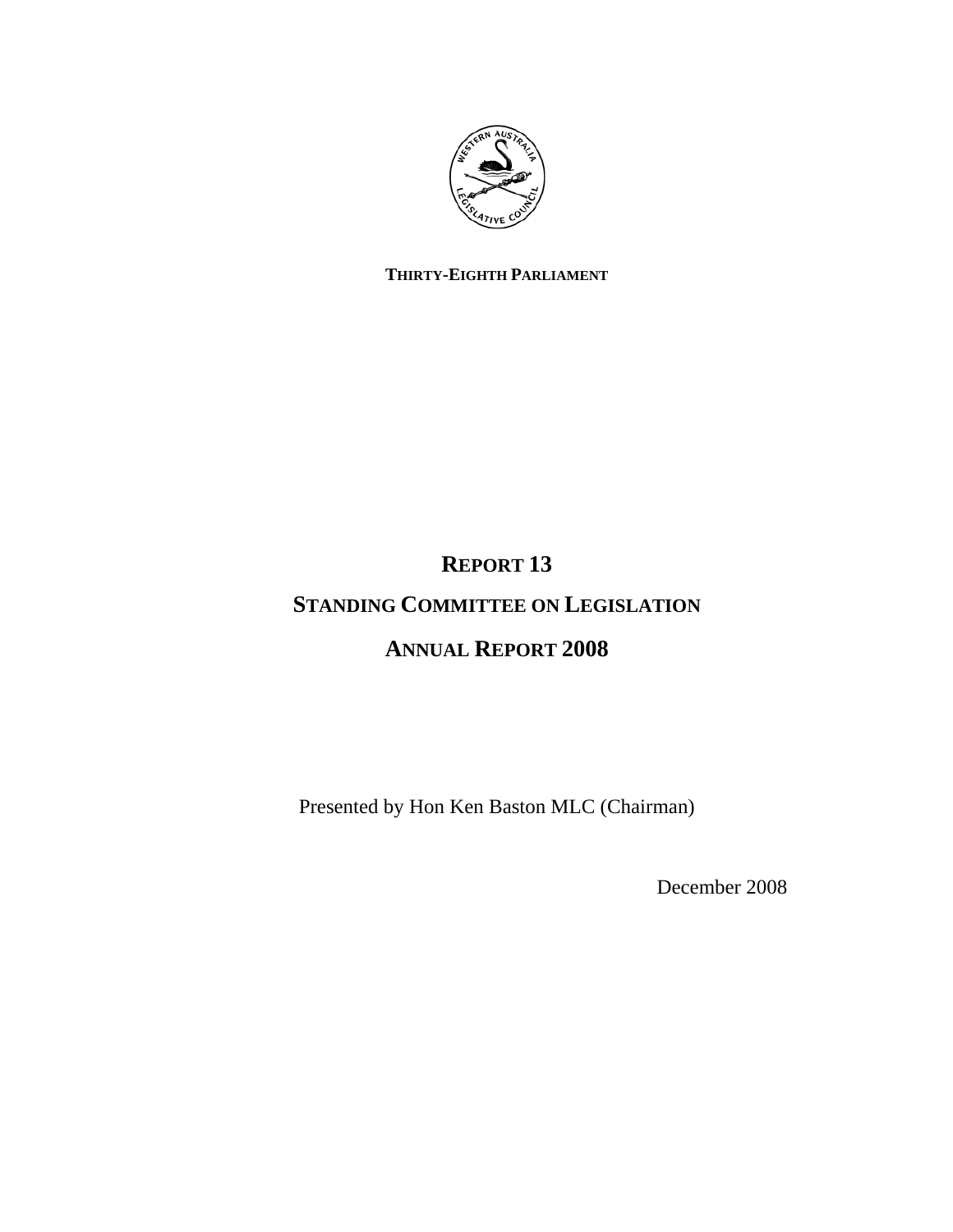# **STANDING COMMITTEE ON LEGISLATION**

#### **Date first appointed:**

17 August 2005

## **Terms of Reference:**

The following is an extract from Schedule 1 of the Legislative Council Standing Orders:

# "**4. Legislation Committee**

- 4.1 A *Legislation Committee* is established.
- 4.2 The Committee consists of 5 members.
- 4.3 The functions of the Committee are to consider and report on any Bill referred by the House or under SO 125A.
- 4.4 Unless otherwise ordered any amendment recommended by the Committee must be consistent with the policy of a Bill."

#### **Members during this reporting period:**

| Hon Graham Giffard MLC (Chair)<br>until 10 August 2008                                                                                                                                                                                             | Hon Ken Baston MLC<br>(Chairman from 12 November 2008)                                                               |
|----------------------------------------------------------------------------------------------------------------------------------------------------------------------------------------------------------------------------------------------------|----------------------------------------------------------------------------------------------------------------------|
| Hon Giz Watson MLC (Deputy Chair)                                                                                                                                                                                                                  | Hon Dr Sally Talbot MLC                                                                                              |
| Hon Peter Collier MLC<br>until 8 October 2008                                                                                                                                                                                                      | Hon Adele Farina MLC<br>from 6 November 2008 to 11 November 2008                                                     |
| Hon Helen Morton MLC<br>from 6 November 2008                                                                                                                                                                                                       | Hon Matt Benson-Lidholm MLC<br>from 11 November 2008                                                                 |
| Hon George Cash MLC<br>(substitute Member on the inquiry into the<br>jurisdiction and operation of the State<br>Administrative Tribunal for Hon Peter<br>Collier MLC until 7 August 2008 and for<br>Hon Helen Morton MLC from 14 November<br>2008) | Hon Kate Doust MLC<br>(participating Member with leave to deliberate<br>on the inquiry into the Surrogacy Bill 2007) |
| Staff during this reporting period:                                                                                                                                                                                                                |                                                                                                                      |
| Ms Denise Wong, Advisory Officer (Legal)                                                                                                                                                                                                           | Mr Mark Warner, Committee Clerk                                                                                      |
| Ms Amanda Gillingham, Research Officer                                                                                                                                                                                                             | Ms Lavina Mandy, Articled Clerk                                                                                      |
| Mr Lindsay Dodd, Articled Clerk                                                                                                                                                                                                                    |                                                                                                                      |
| <b>Address:</b>                                                                                                                                                                                                                                    |                                                                                                                      |

Parliament House, Perth WA 6000, Telephone (08) 9222 7222 lcco@parliament.wa.gov.au Website: http://www.parliament.wa.gov.au

**ISBN 978-1-921243-80-6**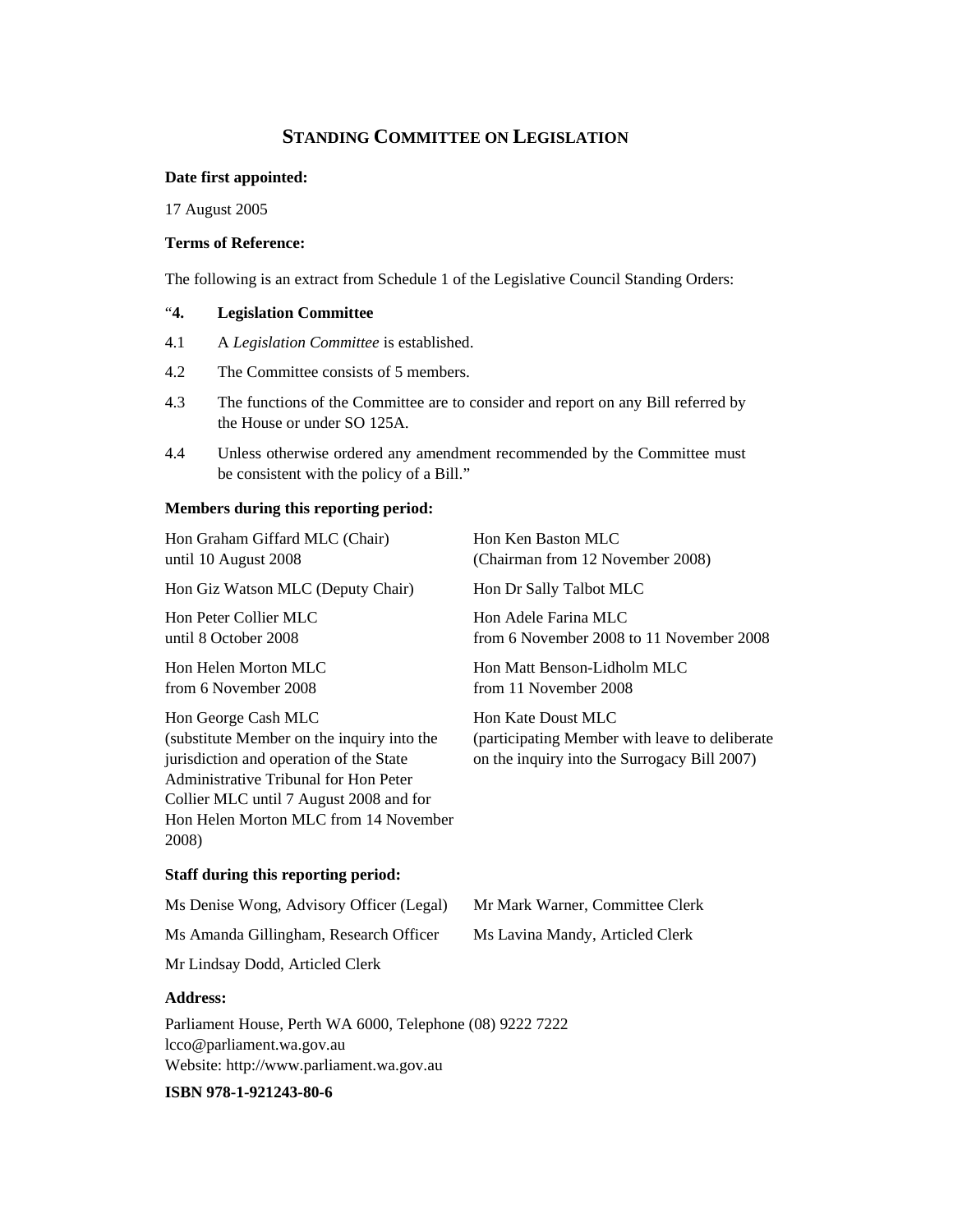# **CONTENTS**

| 2              |                                                                                    |  |
|----------------|------------------------------------------------------------------------------------|--|
| 3              |                                                                                    |  |
| $\overline{4}$ |                                                                                    |  |
| 5              |                                                                                    |  |
| 6              |                                                                                    |  |
| 7              |                                                                                    |  |
|                |                                                                                    |  |
|                | Inquiry into the Jurisdiction and Operation of the State Administrative Tribunal 4 |  |
| 8              |                                                                                    |  |
|                |                                                                                    |  |
|                | APPENDIX 2 FUNDAMENTAL LEGISLATIVE SCRUTINY PRINCIPLES 9                           |  |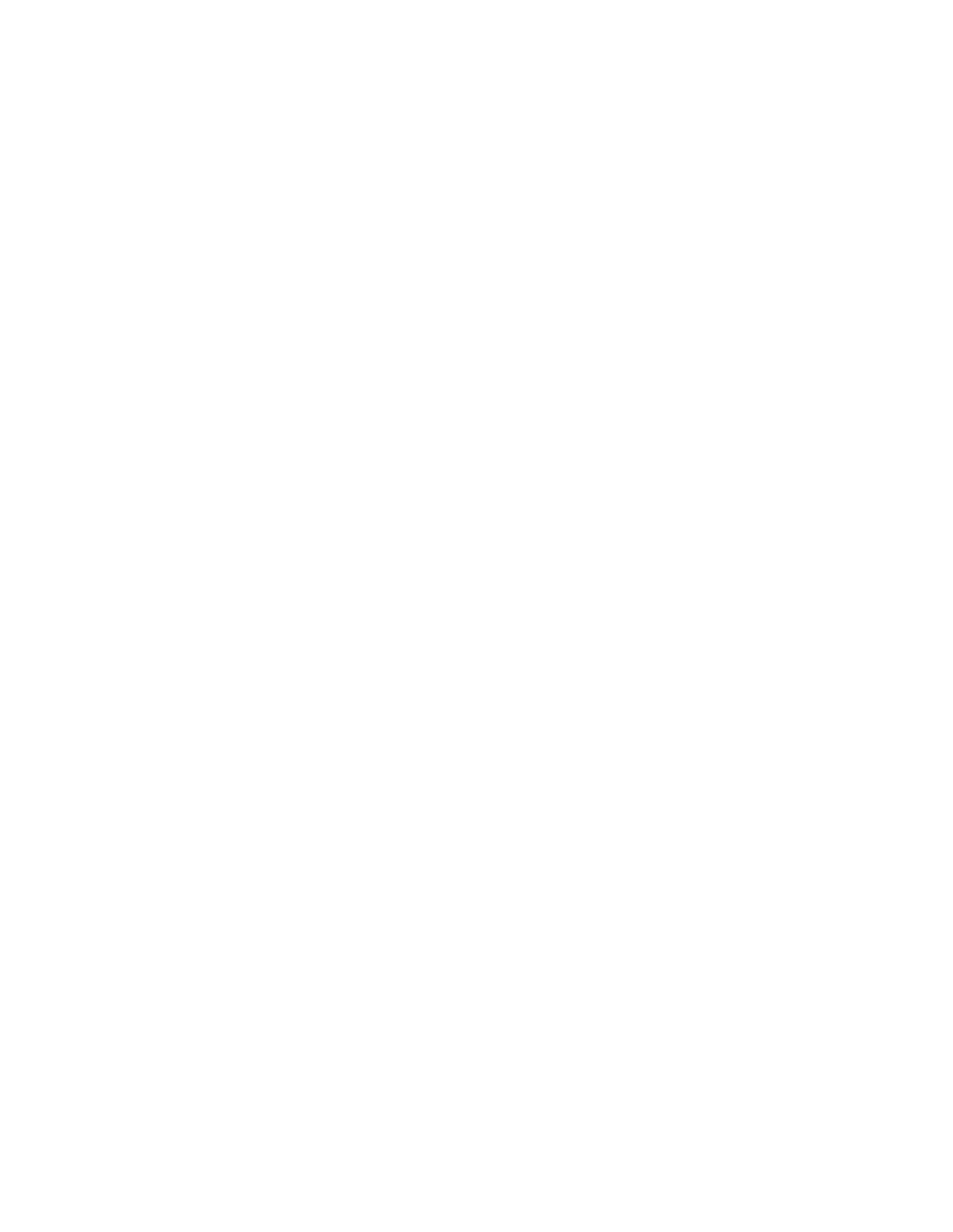## **REPORT OF THE STANDING COMMITTEE ON LEGISLATION**

## **ANNUAL REPORT 2008**

## **1 INTRODUCTION**

- 1.1 Prior to the 36<sup>th</sup> Parliament, it was the usual practice for the Governor, on advice from the Executive, to prorogue and reopen the Parliament in August each year.<sup>1</sup> Reflecting this practice, parliamentary committees prepared 'sessional' reports on their work during that period for tabling in the Legislative Council (**Council or House**).
- 1.2 In June 2003, the Government indicated that it did not intend to continue to ask the Governor to prorogue on an annual basis $2$  and prorogation did not occur in August 2003 or August 2004 during the  $36<sup>th</sup>$  Parliament. Reflecting this shift in practice, in the  $37<sup>th</sup>$  Parliament, and now in the  $38<sup>th</sup>$  Parliament, parliamentary committees of the Council table annual reports relating to their work during the calendar year.

## **2 REPORTING PERIOD**

2.1 This report covers a 12-month period of activity by the Standing Committee on Legislation (**Committee**) between 7 December 2007 and 4 December 2008 (the last scheduled day of sitting for 2008), spanning the fourth year of the  $37<sup>th</sup>$  Parliament and the beginning of the  $38<sup>th</sup>$  Parliament, which opened on 6 November 2008.

## **3 ESTABLISHMENT OF THE COMMITTEE**

3.1 The Committee was established on 17 August 2005 as part of a series of changes to the Council committee system.

# **4 TERMS OF REFERENCE**

l

- 4.1 The Committee's terms of reference are set out on the inside cover of this Report.
- 4.2 The functions of the Committee are to consider and report on any bill referred by the Council or under Standing Order 125A (that is, referred by the Council at the

<sup>1</sup> Hon Kim Chance MLC, Minister for Agriculture and Leader of the House, Parliament of Western Australia, Legislative Council, *Parliamentary Debates (Hansard)*, 25 June 2003, p9149. Parliament meets and transacts business for a period known as a 'session'. A session is terminated by a 'prorogation' of Parliament, which is effected by proclamation of the Governor on the advice of the Executive Council. Prorogation suspends meetings of each House and its committees.

<sup>2</sup> Hon Kim Chance MLC, Minister for Agriculture and Leader of the House, Parliament of Western Australia, Legislative Council, *Parliamentary Debates (Hansard)*, 25 June 2003, p9150.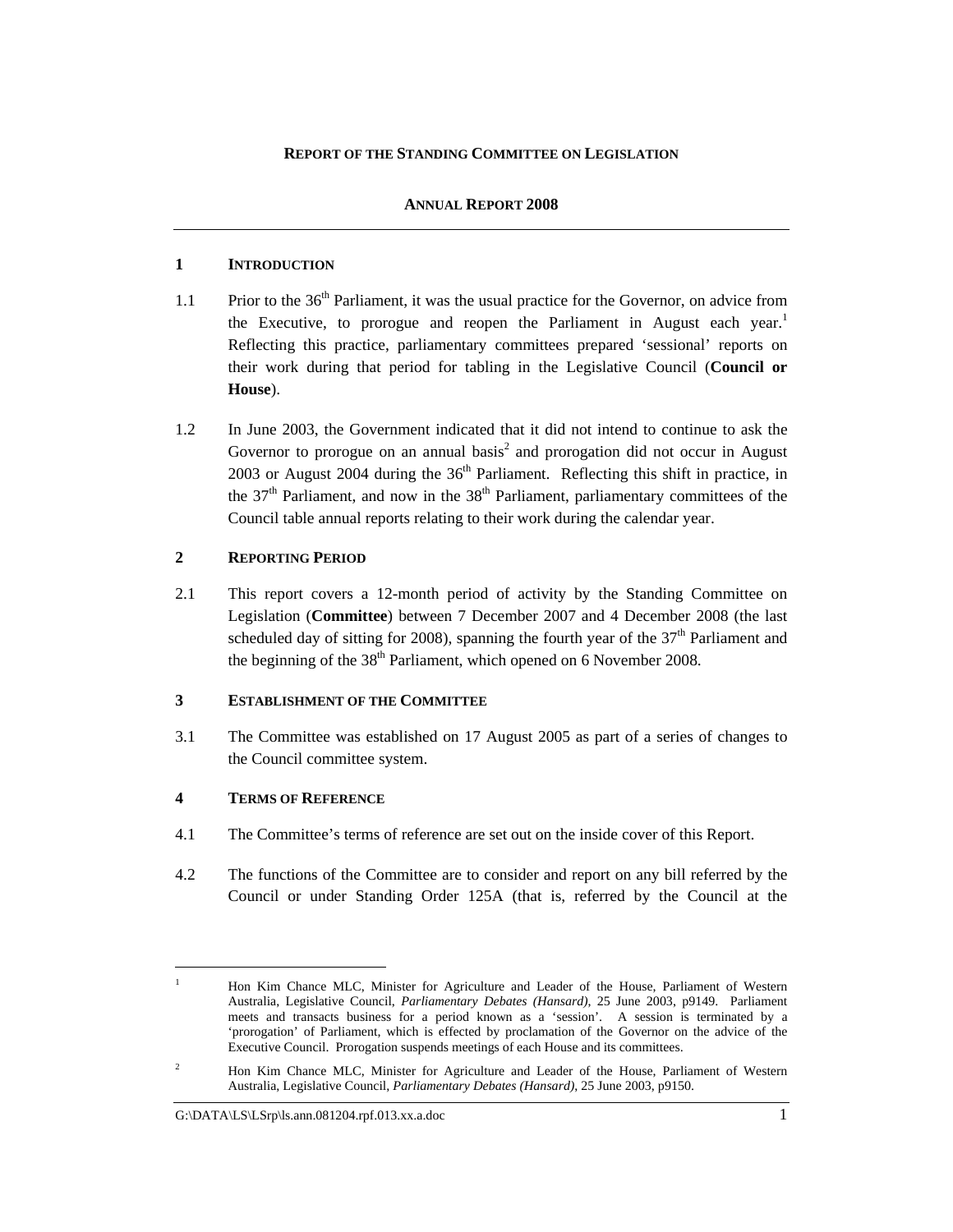recommendation of the Business Management Committee<sup>3</sup>). ). Most bills can be referred by the Council to its committees, the general exceptions being appropriation, taxation and loan bills.

- 4.3 Unlike scrutiny of legislation committees of other Australian Parliaments, in Western Australia, the scrutiny of legislation is divided between the Joint Standing Committee on Delegated Legislation (scrutiny of subsidiary legislation), the Standing Committee on Uniform Legislation and Statutes Review (scrutiny of uniform legislation), and the Committee (scrutiny of primary legislation).
- 4.4 The Committee does not scrutinise all bills introduced into the Council as a matter of course; it only scrutinises bills if they are specifically referred by the Council. The Committee cannot amend a bill, but may make narrative-form recommendations and/or statutory-form recommendations to amend a bill in its report to the Council. Unless otherwise ordered by the Council, any amendment recommended by the Committee must be consistent with the policy of a bill.
- 4.5 The Committee is able to consider bills in more detail than would be possible in the limited time available in the Council itself, and to report its findings to the Council. This process allows for the effective mediation of differing views on issues. It can also allow and encourage interested members of the public to participate in parliamentary proceedings.
- 4.6 Under its terms of reference, the Committee's inquiries focus on the feasibility, clarity and technical competence of a bill. The Committee also considers any abrogation or curtailment of various, fundamental legislative scrutiny principles.<sup>4</sup>

# **5 COMMITTEE MEMBERSHIP**

- 5.1 The Committee consists of five Members. During 2008, the following Members served on the Committee:
	- Hon Graham Giffard MLC was a Member and the Chair of the Committee until 10 August 2008. On 6 November 2008, Hon Adele Farina MLC replaced Hon Graham Giffard on the Committee when she was appointed by the President pursuant to Standing Order 312. On 11 November 2008, the House appointed Hon Matt Benson-Lidholm MLC to replace Hon Adele Farina.
	- Hon Giz Watson MLC, Deputy Chair.

 $\overline{a}$ 

<sup>3</sup> Standing Order 125A is quoted in **Appendix 1.** The Committee understands that the Business Management Committee has operated in a limited and informal manner.

<sup>4</sup> These principles are attached in **Appendix 2**.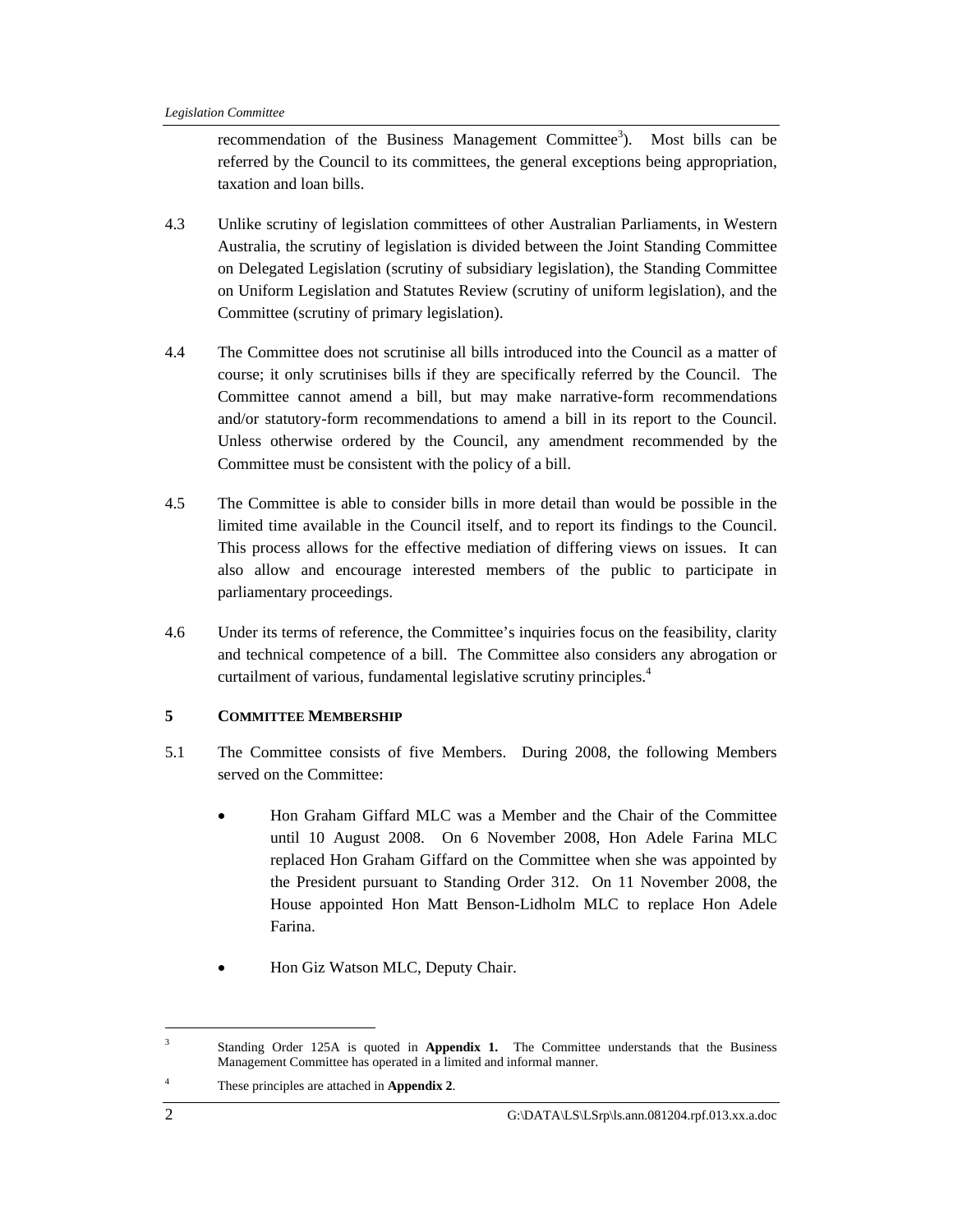- Hon Dr Sally Talbot MLC.
- Hon Ken Baston MLC. He was elected the Chairman of the Committee on 12 November 2008.
- Hon Peter Collier MLC was a Member of the Committee until 8 October 2008. On 6 November 2008, Hon Helen Morton MLC replaced Hon Peter Collier on the Committee when she was appointed by the President pursuant to Standing Order 312.

# **6 STAFF AND SUPPORT SERVICES**

- 6.1 The Council Committee Office supports the Committee. During the reporting period, the Committee was staffed at various times by:
	- Ms Denise Wong, Advisory Officer (Legal);
	- Ms Amanda Gillingham, Research Officer;
	- Mr Mark Warner, Committee Clerk;
	- Ms Lavina Mandy, Articled Clerk; and
	- Mr Lindsay Dodd, Articled Clerk.

## **7 INQUIRIES**

l

## **Surrogacy Bill 2007**

- 7.1 The Surrogacy Bill 2007 was referred to the Committee on 14 November 2007 with a reporting deadline of 10 April 2008. On 3 April 2008, a request for an extension of the reporting deadline to 8 May 2008 was sought by the Committee and granted by the Council.
- 7.2 Hon Kate Doust MLC participated, with leave to deliberate, on this inquiry pursuant to Standing Order 326. The Committee extends its appreciation to Hon Kate Doust for her contribution to the inquiry.
- 7.3 The bill aimed to provide for the regulation of surrogacy arrangements and for the parentage of children who are born as a result of these arrangements. The Committee's report<sup>5</sup>, tabled 8 May 2008, focused on specific issues and clauses of the bill and contained 12 narrative-form recommendations to amend the bill. Eleven of these recommendations were unanimous.

<sup>5</sup> Parliament of Western Australia, Legislative Council, Standing Committee on Legislation, Report 12, *Surrogacy Bill 2007*, 8 May 2008.

G:\DATA\LS\LSrp\ls.ann.081204.rpf.013.xx.a.doc 3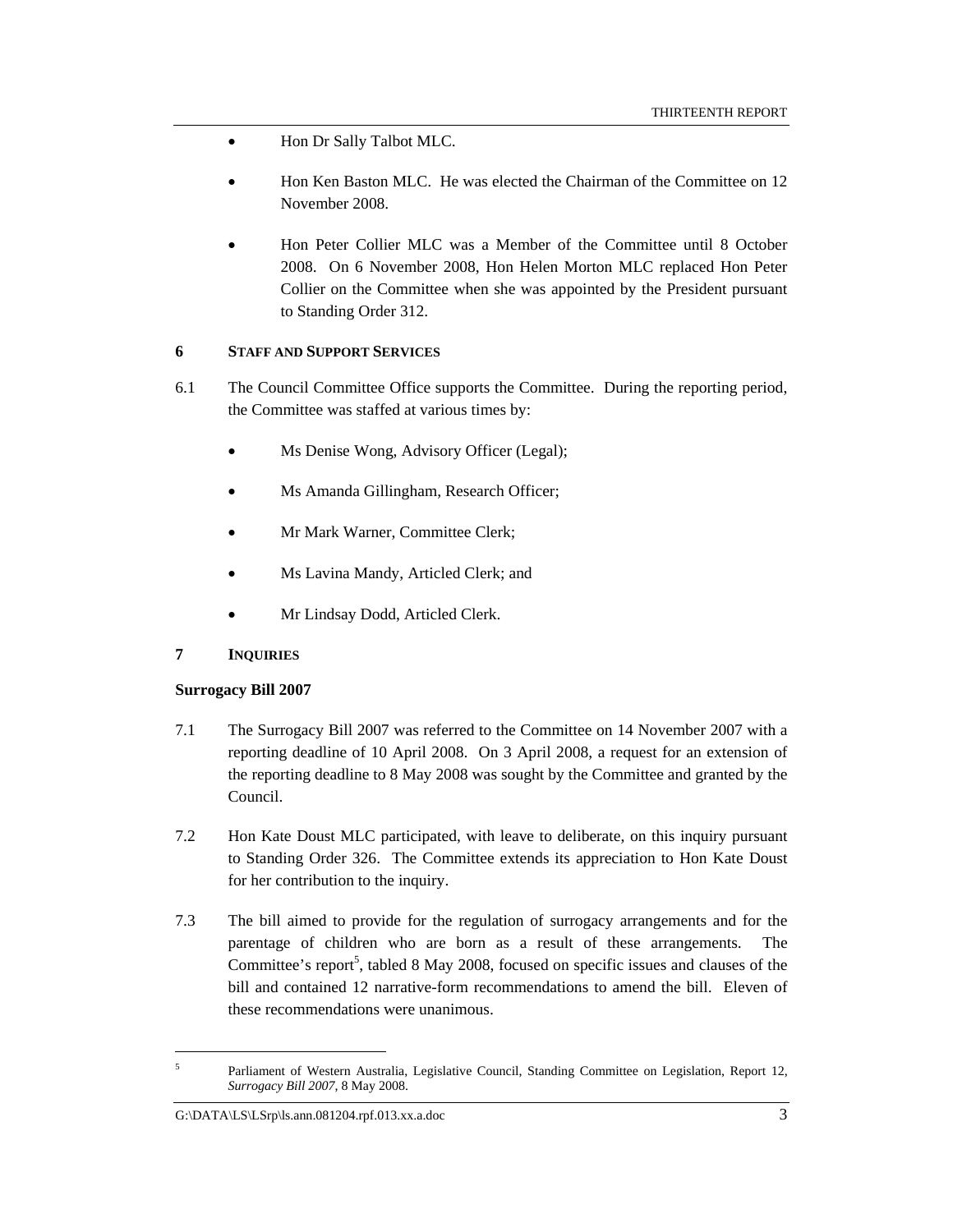7.4 The Committee formed a subcommittee, consisting of Hon Graham Giffard, Hon Giz Watson and Hon Kate Doust, to liaise with the Parliamentary Counsel's Office on the drafting of statutory-form amendments which would bring the Committee's recommendations for narrative-form amendments into effect.

#### **Inquiry into the Jurisdiction and Operation of the State Administrative Tribunal**

7.5 This inquiry was referred to the Committee on 7 June 2007 pursuant to section 173 of the *State Administrative Tribunal Act 2004*, which provides that:

> *As soon as practicable after the end of the period of 2 years after the day on which section 7 comes into operation* [that period ended on 1 January 2007] *an inquiry into the jurisdiction and operation of the*  [State Administrative] *Tribunal is to be conducted by –*

- *(a) a committee of the Legislative Council established to conduct that inquiry; or*
- *(b) an existing committee of the Legislative Council upon which the function of conducting that inquiry is conferred by that House.*
- 7.6 The Committee held 12 hearings in relation to this inquiry in 2008, the details of which are contained in the following table:

| Date             | Witness                                                                    | <b>Public/Private Status</b> |
|------------------|----------------------------------------------------------------------------|------------------------------|
| 15 February 2008 | State Administrative Tribunal                                              | Public                       |
| 25 March 2008    | Department of the Attorney General                                         | Public                       |
| 30 April 2008    | Department of Environment and Conservation                                 | Public                       |
| 30 April 2008    | Office of the Appeals Convenor                                             | Public                       |
| 30 April 2008    | Environmental Defender's Office of Western<br>Australia                    | Public                       |
| 7 May 2008       | Australian Veterinary Association (Western<br><b>Australian Division</b> ) | Public                       |
| 7 May 2008       | Veterinary<br>Surgeons' Board of<br>Western<br>Australia                   | Public                       |

**Table 1: Hearings for the Inquiry into the Jurisdiction and Operation of the State Administrative Tribunal for 2008**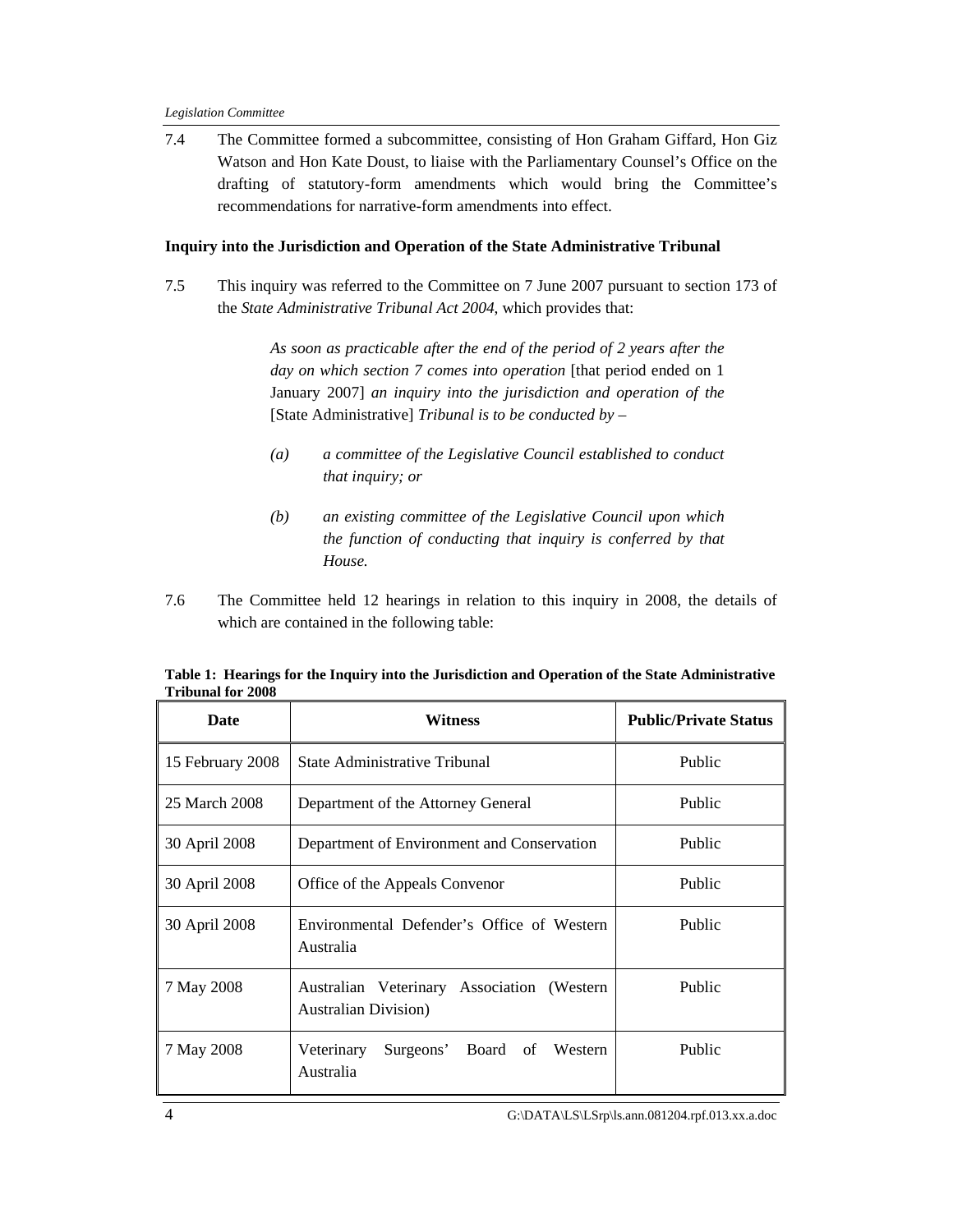| Date        | Witness                                       | <b>Public/Private Status</b> |
|-------------|-----------------------------------------------|------------------------------|
| 7 May 2008  | Office of the Public Advocate                 | Public                       |
| 7 May 2008  | <b>Environmental Protection Authority</b>     | Public                       |
| 14 May 2008 | <b>Disability Services Commission</b>         | Public                       |
| 14 May 2008 | Western Australian Planning Commission        | Public                       |
| 14 May 2008 | <b>LEADR</b> Association of Dispute Resolvers | Public                       |

- 7.7 On 7 August 2008, the Committee was still in the process of gathering further information and drafting its report when the 2008 State Election was called, the  $37<sup>th</sup>$ Parliament was prorogued and the Legislative Assembly was dissolved.<sup>6</sup> The prorogation of the  $37<sup>th</sup>$  Parliament terminated this inquiry. However, this inquiry was re-referred to the Committee on 11 November 2008 in the  $38<sup>th</sup>$  Parliament.<sup>7</sup>
- 7.8 During 2008, for the purposes of this inquiry, Hon George Cash MLC substituted:
	- Hon Peter Collier until 7 August 2008; and
	- Hon Helen Morton from 14 November 2008,

pursuant to Standing Order 326A. The Committee extends its appreciation to Hon George Cash for his contribution to the inquiry to date.

- 7.9 The Committee also acknowledges and thanks:
	- the State Administrative Tribunal for its assistance in this inquiry; and
	- the individuals who, and organisations which, provided evidence and information as part of the inquiry.

## **8 CONCLUSION**

 $\overline{a}$ 

- 8.1 The Committee considers that:
	- it has an important role in assisting the Council to consider and review proposed legislation and to inquire into any other matter which is referred; and

<sup>6</sup> *Western Australian Government Gazette*, Number 135 Special, 7 August 2008, p3497.

<sup>7</sup> Parliament of Western Australia, Legislative Council, *Parliamentary Debates (Hansard)*, 11 November 2008, p53.

G:\DATA\LS\LSrp\ls.ann.081204.rpf.013.xx.a.doc 5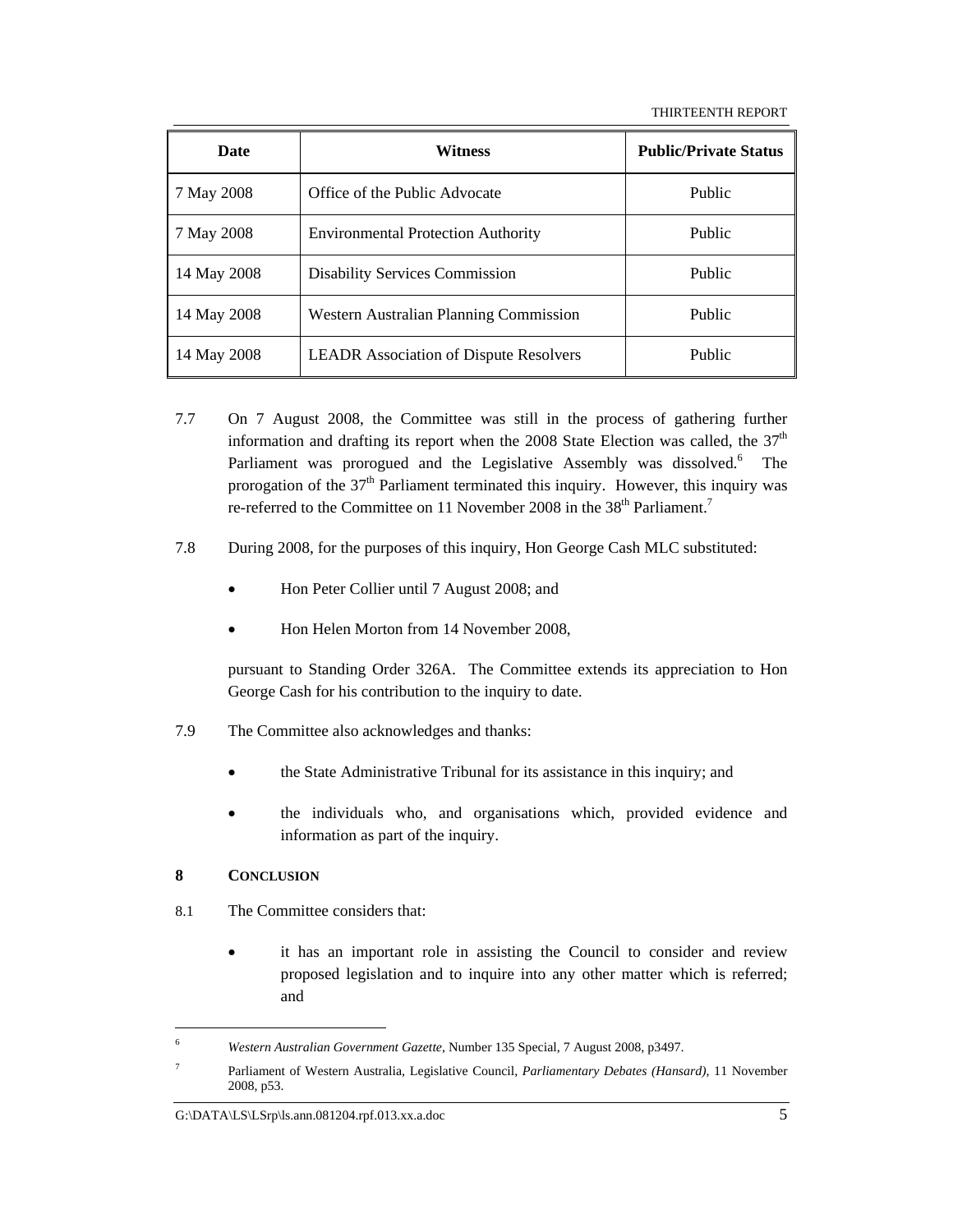#### *Legislation Committee*

• in the time made available to the Committee for this function during the reporting period, it has operated efficiently and effectively, and plays a major role in the legislative process.

A.C. Port

**Hon Ken Baston MLC Chairman 4 December 2008**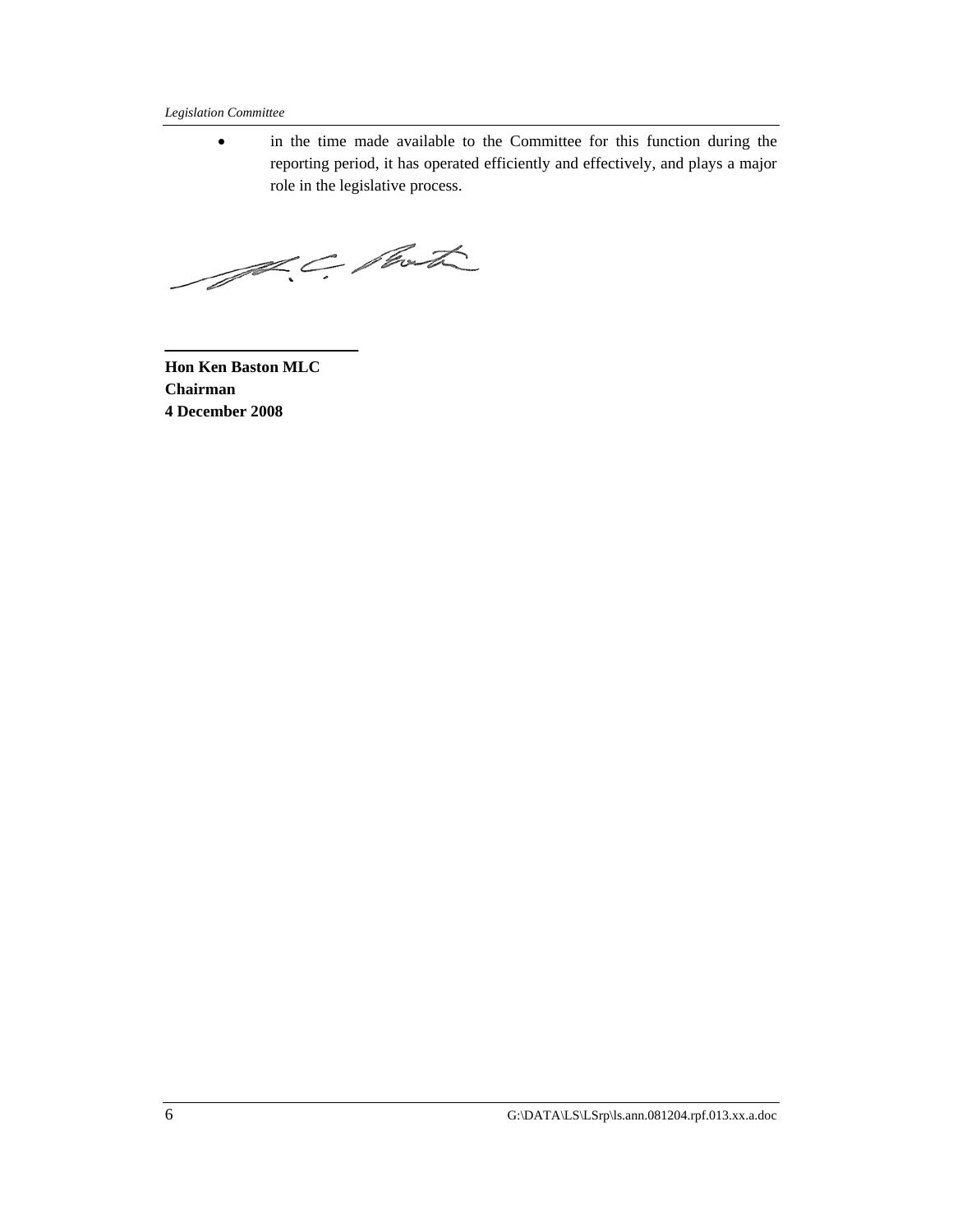# **APPENDIX 1**

# **STANDING ORDER 125A**

#### **Arrangement of business**

- 125A. (1) In this order "**Committee**" means a meeting of the Leader of the House with the Leader of the Opposition and such other Members as the Leader of the House may invite.
	- (2) The Committee shall meet at a time and place fixed by the Leader of the House.
	- (3) The Committee is to discuss with the Leader of the House:
		- (a) the content, order, and routine of business for each sitting day in the following week;
		- (b) a day or days by which each or any of the remaining stages of a Bill might be completed;
		- (c) the referral of a Bill or other matter to a specified committee and, if desired, a date on which that committee report on the Bill or other matter;
		- (d) such things, consistent with the rules and orders of the House, as will facilitate the orderly conduct of business.
	- (4) Nothing in this order affects the operation of SO's 127 and 129.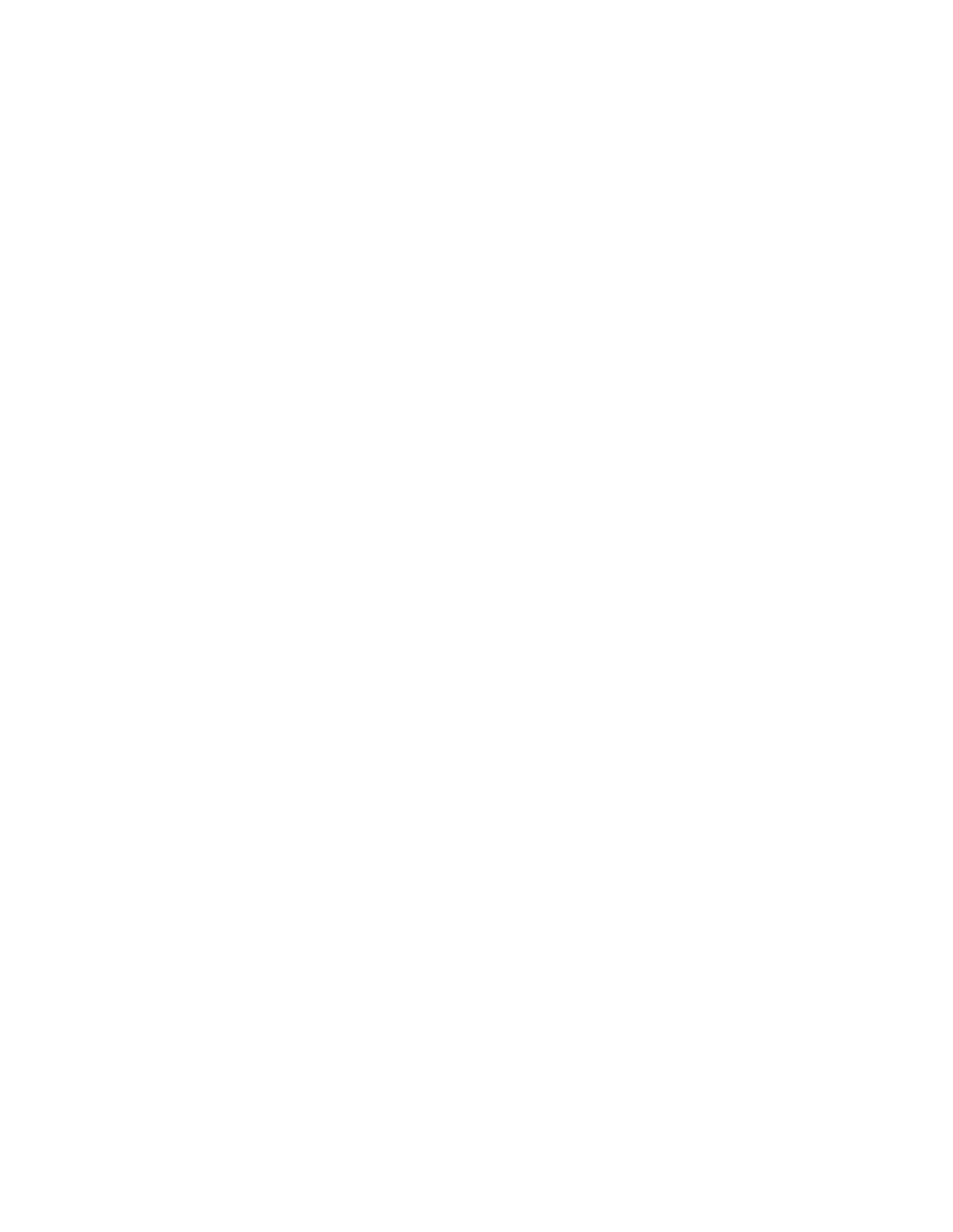# **APPENDIX 2**

# **FUNDAMENTAL LEGISLATIVE SCRUTINY PRINCIPLES**

#### **Does the Bill have sufficient regard to the rights and liberties of individuals?**

- 1. Are rights, freedoms or obligations dependent on administrative power only if sufficiently defined and subject to appropriate review?
- 2. Is the Bill consistent with principles of natural justice?
- 3. Does the Bill allow the delegation of administrative power only in appropriate cases and to appropriate persons?
- 4. Does the Bill reverse the onus of proof in criminal proceedings without adequate justification?
- 5. Does the Bill confer power to enter premises, and search for or seize documents or other property, only with a warrant issued by a judge or other judicial officer?
- 6. Does the Bill provide appropriate protection against self-incrimination?
- 7. Does the Bill adversely affect rights and liberties, or impose obligations, retrospectively?
- 8. Does the Bill confer immunity from proceeding or prosecution without adequate justification?
- 9. Does the Bill provide for the compulsory acquisition of property only with fair compensation?
- 10. Does the Bill have sufficient regard to Aboriginal and Torres Strait Islander tradition?
- 11. Is the Bill unambiguous and drafted in a sufficiently clear and precise way?

#### **Does the Bill have sufficient regard to the institution of Parliament?**

- 12. Does the Bill allow the delegation of legislative power only in appropriate cases and to appropriate persons?
- 13. Does the Bill sufficiently subject the exercise of a proposed delegated legislative power (instrument) to the scrutiny of the Legislative Council?
- 14. Does the Bill allow or authorise the amendment of an Act only by another Act?
- 15. Does the Bill affect parliamentary privilege in any manner?